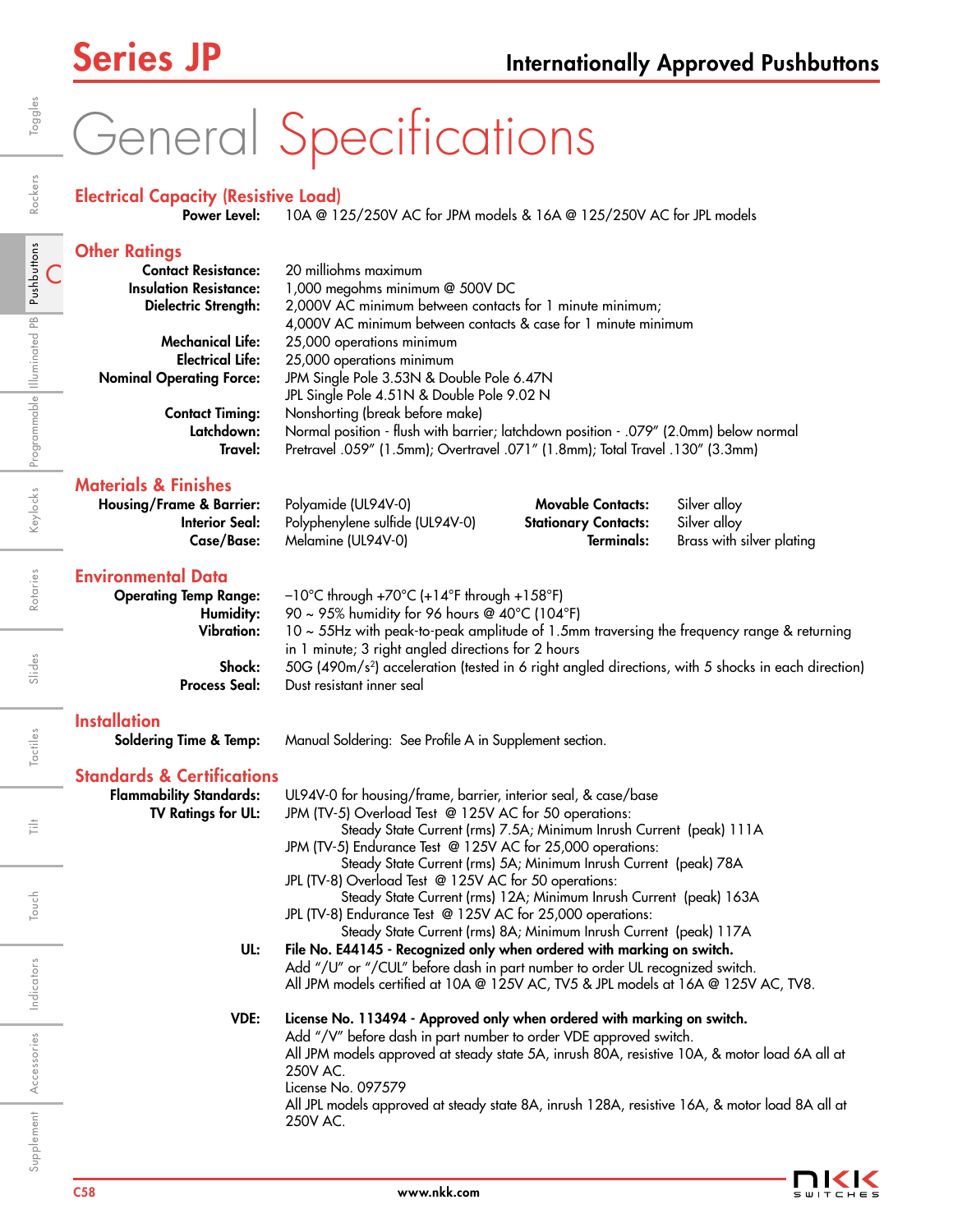# Distinctive Characteristics

Industry's first molded pushbutton with TV rating. Designed to handle large inrush current. JPM models certified for TV-5 rating and JPL models for TV-8 rating.

Prominent external insulating barriers increase insulation resistance and dielectric strength.

Constructed for dust resistance with interior seal of polyphenylene sulfide (PPS) between actuator and contact area.

Specially designed to break light contact welds.

Snap-action contact mechanism.

Terminals are molded in and epoxy sealed to lock out flux, dust, and other contaminants.

Outer case of heat resistant resin meet UL's 94V-0 flammability standard.<br>Actual Size JPM





Toggles Slides | Rotaries | Keylocks |Programmable |Illuminated PB | **Pushbuttons** | Rockers | Toggles Rockers Pushbuttons

Keylocks Programmable Illuminated PB Pushbuttons Illuminated PB

C

Tactiles

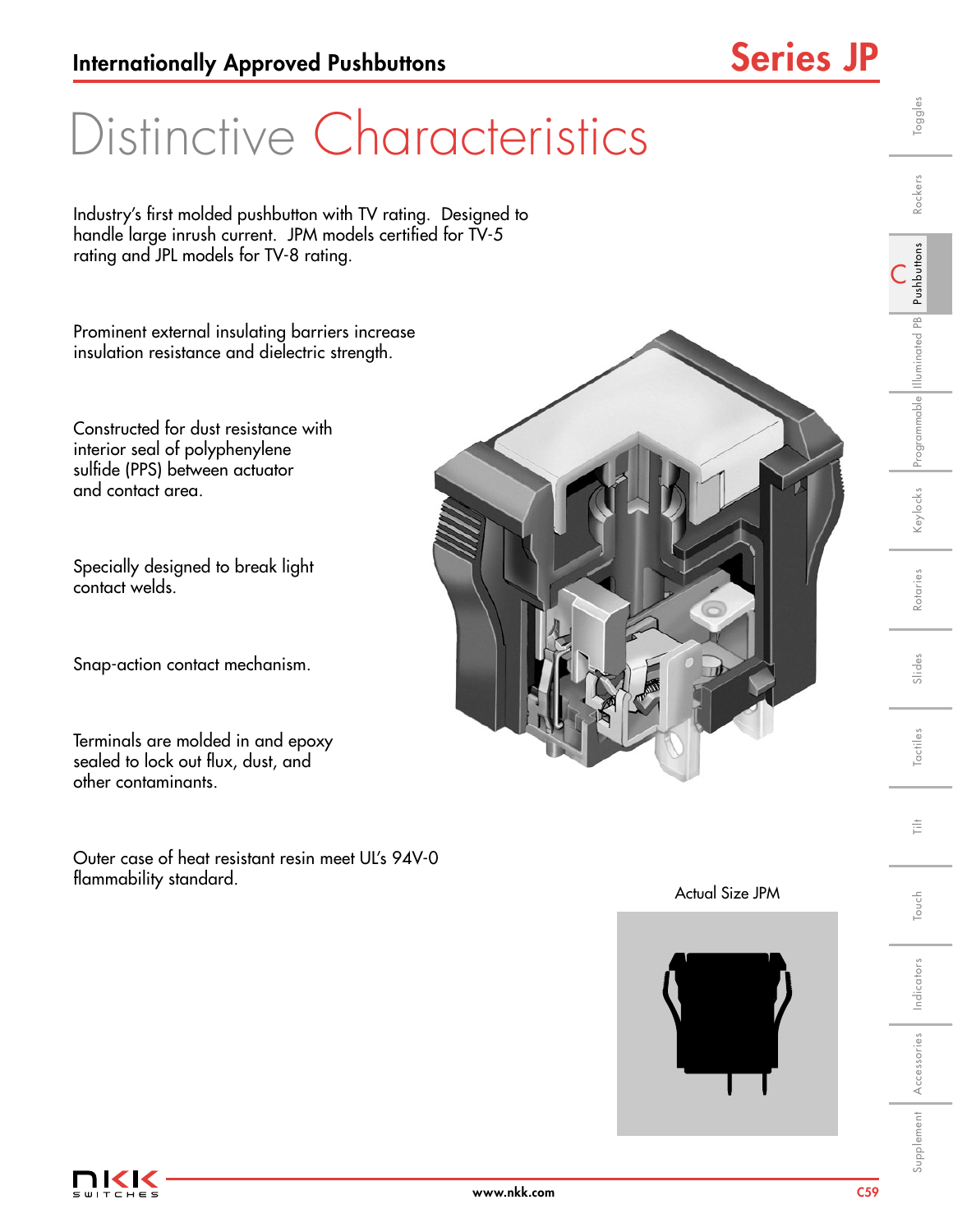

## DESCRIPTION FOR TYPICAL ORDERING EXAMPLE

JPM26B-H



offered only in Americas

on General Specifications page.

Indicators

Indicators

Supplement Accessories | Indicators | Touch | Tilt | Tactiles | Slides | Rotaries | Keylocks

ŧ

Touch

Accessories

Supplement Accessories

Illuminated PB

Rotaries

Slides

Tactiles

C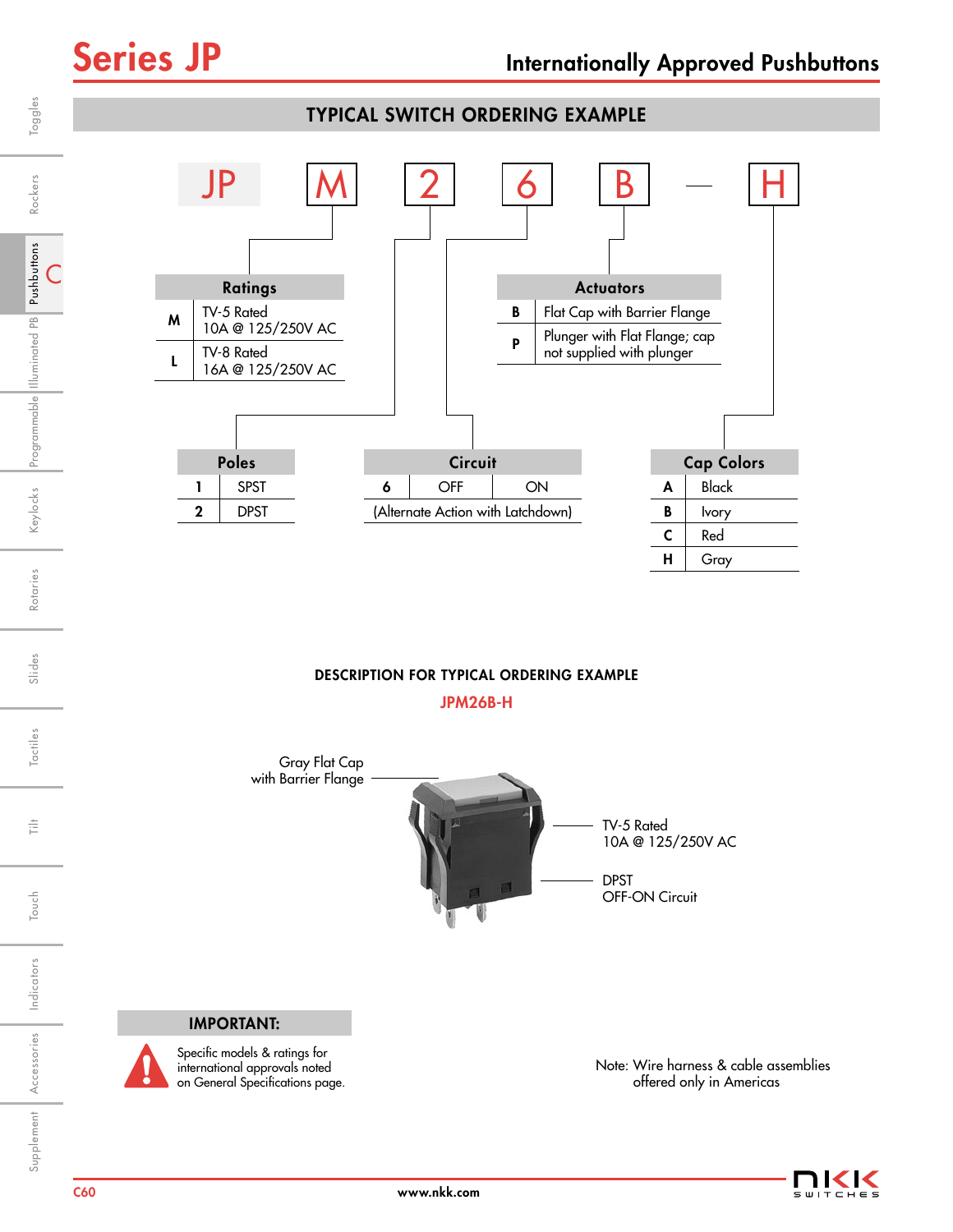| <b>RATINGS</b>                                                                                                                                                                                                |                              |                                                                                   |                    |                                                                          |                            |                                                                                                      |                             |  |
|---------------------------------------------------------------------------------------------------------------------------------------------------------------------------------------------------------------|------------------------------|-----------------------------------------------------------------------------------|--------------------|--------------------------------------------------------------------------|----------------------------|------------------------------------------------------------------------------------------------------|-----------------------------|--|
|                                                                                                                                                                                                               | <b>TV-5 Rated</b>            | <b>Power Level</b>                                                                |                    |                                                                          |                            | 10A @ 125/250V AC                                                                                    | Toggles<br>Rockers          |  |
|                                                                                                                                                                                                               | TV-8 Rated                   |                                                                                   | <b>Power Level</b> |                                                                          |                            | 16A @ 125/250V AC                                                                                    |                             |  |
|                                                                                                                                                                                                               |                              | Note: See General Specifications page to find complete explanation of TV ratings. |                    |                                                                          |                            |                                                                                                      | Pushbuttons                 |  |
|                                                                                                                                                                                                               |                              |                                                                                   |                    | <b>POLES &amp; CIRCUIT</b>                                               |                            |                                                                                                      |                             |  |
|                                                                                                                                                                                                               | <b>Plunger Position</b>      |                                                                                   |                    |                                                                          | <b>Connected Terminals</b> | <b>Throw &amp; Schematics</b>                                                                        |                             |  |
| Pole                                                                                                                                                                                                          | Model                        | Normal                                                                            | Down               | Normal                                                                   | Down                       | Note: Terminal numbers are<br>actually on the switch.                                                | Programmable Illuminated PB |  |
| SP                                                                                                                                                                                                            | <b>JPM16</b><br><b>JPL16</b> | OFF                                                                               | ON                 | <b>OPEN</b>                                                              | $1-1a$                     | 1 (COM)<br><b>SPST</b><br>$\bullet$ 1a                                                               |                             |  |
| <b>DP</b>                                                                                                                                                                                                     | <b>JPM26</b><br><b>JPL26</b> | OFF                                                                               | ON                 | <b>OPEN</b>                                                              | $1-1a$ $2-2a$              | $\bullet$ 1 (COM)<br><b>DPST</b><br>•2a                                                              | Keylocks                    |  |
| <b>ACTUATORS</b>                                                                                                                                                                                              |                              |                                                                                   |                    |                                                                          |                            |                                                                                                      |                             |  |
| <b>Flat Cap</b><br>Plunger<br>B<br>with Flat Flange<br>with Barrier Flange<br>The barrier is an integral part<br>The flange is an integral part<br>of the switch. This housing<br>of the switch. This housing |                              |                                                                                   |                    |                                                                          |                            |                                                                                                      | Rotaries<br>Slides          |  |
| is black, molded polyamide<br>matte finish material.<br>Cap details below.                                                                                                                                    |                              |                                                                                   |                    | is black, molded polyamide<br>matte finish material.<br>No cap supplied. |                            |                                                                                                      | Tactiles                    |  |
|                                                                                                                                                                                                               |                              |                                                                                   |                    |                                                                          |                            |                                                                                                      |                             |  |
|                                                                                                                                                                                                               |                              |                                                                                   |                    | <b>CAP COLORS</b>                                                        |                            |                                                                                                      |                             |  |
|                                                                                                                                                                                                               | AT3021 Flat Cap              | for Actuator Type B with Barrier Flange                                           |                    |                                                                          |                            | The cap is flush with the barrier<br>in normal position and .079"<br>(2.0mm) below that in latchdown | Touch                       |  |
| Cap Material:<br>Polyphenylene Oxide                                                                                                                                                                          |                              |                                                                                   |                    | (18.0)<br>(22.0)<br>.709<br>.866<br>$(6.8)$<br>.268                      |                            | position.<br>The latchdown feature on this                                                           | Indicators                  |  |
| Finish: Matte<br>alternate action device provides<br>visible, audible, and tactile feed-<br>back. This design gives smooth,<br>responsive operation.<br><b>Cap Colors Available:</b>                          |                              |                                                                                   |                    |                                                                          |                            |                                                                                                      |                             |  |
|                                                                                                                                                                                                               | <b>Black</b>                 | lvory                                                                             | Red                | н                                                                        | Gray                       |                                                                                                      | Accessories<br>Supplement   |  |